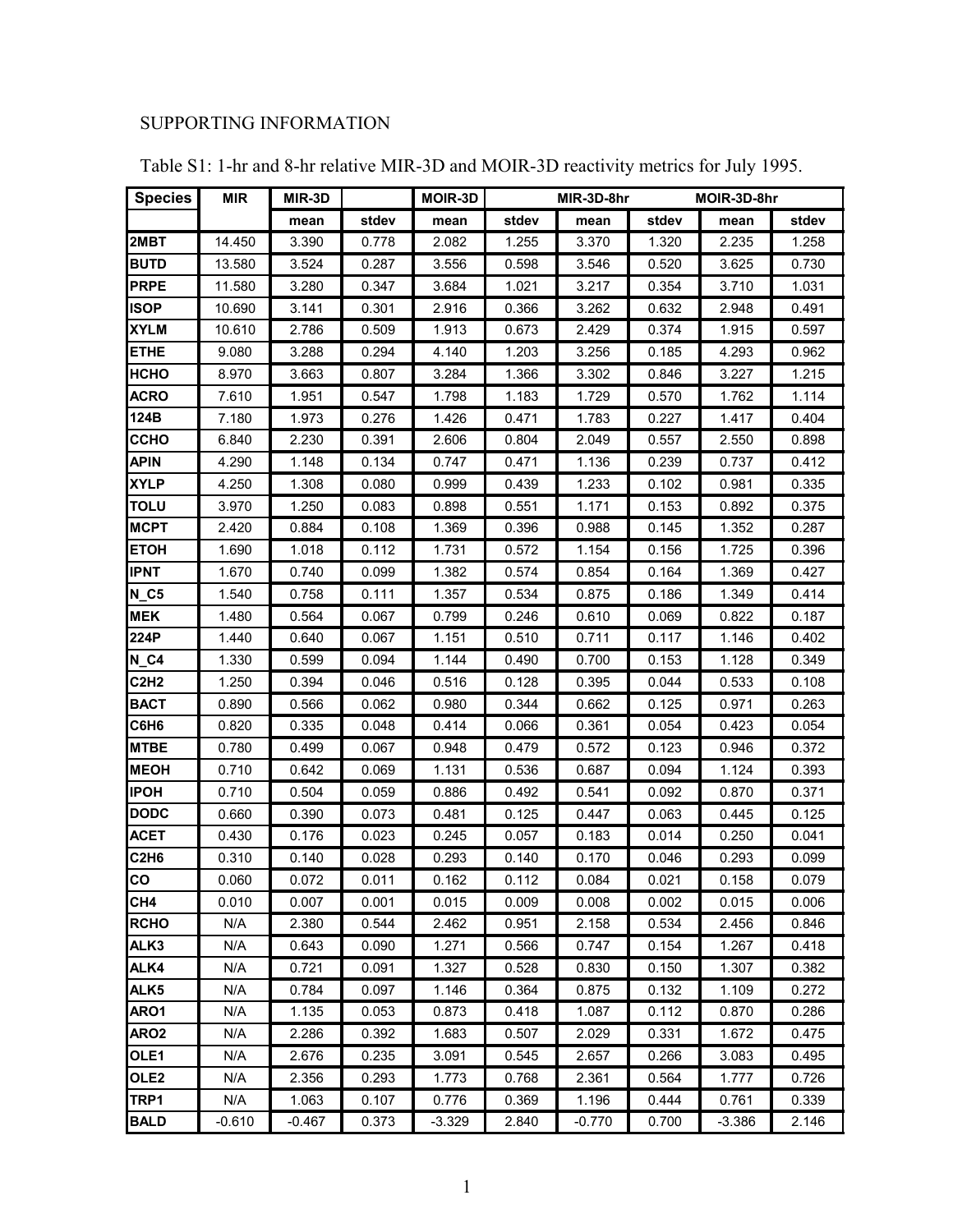|                |            | MIR-3D   |       |          | <b>MOIR-3D</b> |          | MIR-3D-8hr |          | MOIR-3D-8hr |
|----------------|------------|----------|-------|----------|----------------|----------|------------|----------|-------------|
| <b>Species</b> | <b>MIR</b> | mean     | stdev | mean     | stdev          | mean     | stdev      | mean     | stdev       |
| 2MBT           | 14.450     | 4.343    | 0.712 | 4.539    | 2.705          | 4.290    | 1.227      | 3.483    | 1.307       |
| <b>BUTD</b>    | 13.580     | 3.794    | 0.584 | 3.406    | 0.676          | 3.815    | 0.646      | 3.223    | 0.416       |
| <b>PRPE</b>    | 11.580     | 3.617    | 0.082 | 3.809    | 0.798          | 3.458    | 0.403      | 3.456    | 0.626       |
| <b>ISOP</b>    | 10.690     | 3.347    | 0.573 | 2.766    | 0.623          | 3.387    | 0.602      | 2.630    | 0.407       |
| <b>XYLM</b>    | 10.610     | 3.268    | 0.531 | 3.026    | 0.918          | 3.215    | 0.510      | 2.900    | 1.091       |
| <b>ETHE</b>    | 9.080      | 3.251    | 0.276 | 5.103    | 1.730          | 3.273    | 0.234      | 5.062    | 0.961       |
| нсно           | 8.970      | 5.011    | 0.615 | 6.423    | 3.682          | 4.870    | 1.108      | 5.123    | 2.588       |
| ACRO           | 7.610      | 2.276    | 0.199 | 0.370    | 1.499          | 2.058    | 0.259      | 0.750    | 0.903       |
| 124B           | 7.180      | 2.257    | 0.323 | 1.813    | 0.338          | 2.197    | 0.331      | 1.837    | 0.398       |
| ССНО           | 6.840      | 2.666    | 0.197 | 1.125    | 1.128          | 2.393    | 0.318      | 1.415    | 0.889       |
| <b>APIN</b>    | 4.290      | 1.428    | 0.240 | 0.844    | 0.369          | 1.348    | 0.304      | 0.799    | 0.193       |
| <b>XYLP</b>    | 4.250      | 1.316    | 0.123 | 1.264    | 0.172          | 1.314    | 0.092      | 1.238    | 0.193       |
| <b>TOLU</b>    | 3.970      | 1.244    | 0.071 | 1.306    | 0.280          | 1.295    | 0.113      | 1.328    | 0.173       |
| <b>MCPT</b>    | 2.420      | 0.746    | 0.067 | 0.687    | 0.352          | 0.741    | 0.074      | 0.767    | 0.321       |
| <b>ETOH</b>    | 1.690      | 0.868    | 0.119 | 0.997    | 0.394          | 0.919    | 0.219      | 1.063    | 0.403       |
| <b>IPNT</b>    | 1.670      | 0.588    | 0.073 | 0.833    | 0.189          | 0.601    | 0.094      | 0.913    | 0.303       |
| $N_C5$         | 1.540      | 0.559    | 0.082 | 0.748    | 0.242          | 0.579    | 0.114      | 0.805    | 0.281       |
| <b>MEK</b>     | 1.480      | 0.578    | 0.011 | 0.502    | 0.154          | 0.586    | 0.089      | 0.510    | 0.116       |
| 224P           | 1.440      | 0.508    | 0.067 | 0.853    | 0.194          | 0.522    | 0.084      | 0.895    | 0.179       |
| $N_G4$         | 1.330      | 0.450    | 0.072 | 0.611    | 0.206          | 0.464    | 0.099      | 0.666    | 0.260       |
| <b>C2H2</b>    | 1.250      | 0.362    | 0.035 | 0.589    | 0.237          | 0.389    | 0.081      | 0.619    | 0.119       |
| <b>BACT</b>    | 0.890      | 0.445    | 0.054 | 0.467    | 0.244          | 0.456    | 0.080      | 0.531    | 0.240       |
| C6H6           | 0.820      | 0.272    | 0.041 | 0.349    | 0.086          | 0.284    | 0.063      | 0.379    | 0.068       |
| <b>MTBE</b>    | 0.780      | 0.396    | 0.063 | 0.694    | 0.172          | 0.407    | 0.074      | 0.757    | 0.222       |
| <b>MEOH</b>    | 0.710      | 0.520    | 0.118 | 1.026    | 0.312          | 0.547    | 0.144      | 1.121    | 0.323       |
| <b>IPOH</b>    | 0.710      | 0.429    | 0.023 | 0.758    | 0.211          | 0.438    | 0.034      | 0.805    | 0.209       |
| <b>DODC</b>    | 0.660      | 0.293    | 0.078 | 0.120    | 0.318          | 0.281    | 0.068      | 0.214    | 0.255       |
| <b>ACET</b>    | 0.430      | 0.194    | 0.005 | 0.211    | 0.038          | 0.197    | 0.031      | 0.215    | 0.023       |
| C2H6           | 0.310      | 0.098    | 0.022 | 0.136    | 0.056          | 0.101    | 0.026      | 0.154    | 0.073       |
| CO             | 0.060      | 0.055    | 0.011 | 0.114    | 0.041          | 0.058    | 0.010      | 0.134    | 0.057       |
| CH4            | 0.010      | 0.005    | 0.001 | 0.010    | 0.003          | 0.005    | 0.001      | 0.012    | 0.004       |
| <b>RCHO</b>    | N/A        | 3.170    | 0.541 | 1.197    | 1.195          | 2.941    | 0.662      | 1.373    | 0.756       |
| ALK3           | N/A        | 0.481    | 0.077 | 0.758    | 0.213          | 0.508    | 0.110      | 0.850    | 0.308       |
| ALK4           | N/A        | 0.571    | 0.078 | 0.740    | 0.229          | 0.587    | 0.103      | 0.805    | 0.283       |
| ALK5           | N/A        | 0.639    | 0.102 | 0.526    | 0.377          | 0.623    | 0.093      | 0.635    | 0.337       |
| ARO1           | N/A        | 1.129    | 0.052 | 1.203    | 0.269          | 1.162    | 0.072      | 1.211    | 0.178       |
| ARO2           | N/A        | 2.544    | 0.441 | 2.230    | 0.428          | 2.583    | 0.355      | 2.200    | 0.554       |
| OLE1           | N/A        | 2.897    | 0.191 | 2.606    | 0.535          | 2.795    | 0.324      | 2.446    | 0.238       |
| OLE2           | N/A        | 2.764    | 0.450 | 1.913    | 0.816          | 2.673    | 0.563      | 1.737    | 0.342       |
| TRP1           | N/A        | 1.193    | 0.222 | 0.765    | 0.236          | 1.185    | 0.236      | 0.764    | 0.159       |
| <b>BALD</b>    | $-0.610$   | $-0.345$ | 0.122 | $-2.075$ | 1.456          | $-0.413$ | 0.120      | $-2.020$ | 0.819       |

Table S2: 1-hr and 8-hr relative MIR-3D and MOIR-3D reactivity metrics for May 1995.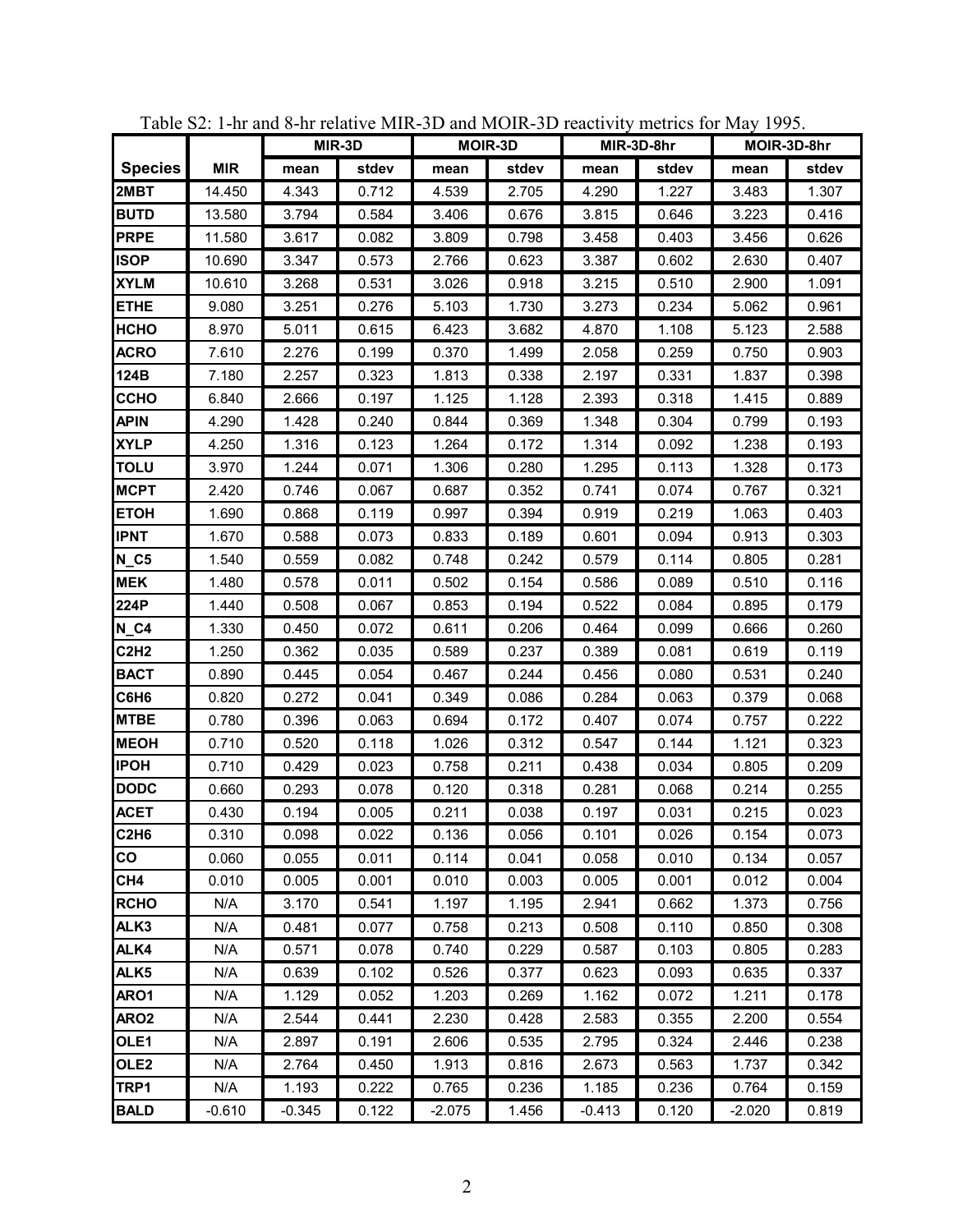|                               |            | MIR-3D   |       |          | <b>MOIR-3D</b> |          | MIR-3D-8hr |          | MOIR-3D-8hr |
|-------------------------------|------------|----------|-------|----------|----------------|----------|------------|----------|-------------|
| <b>Species</b>                | <b>MIR</b> | mean     | stdev | mean     | stdev          | mean     | stdev      | mean     | stdev       |
| 2MBT                          | 14.450     | 4.279    | 1.438 | 2.097    | 2.716          | 3.682    | 1.063      | 2.907    | 2.552       |
| <b>BUTD</b>                   | 13.580     | 3.959    | 0.793 | 3.734    | 2.729          | 3.833    | 0.563      | 4.890    | 1.630       |
| <b>PRPE</b>                   | 11.580     | 3.720    | 0.746 | 4.071    | 3.157          | 3.577    | 0.484      | 5.413    | 2.312       |
| <b>ISOP</b>                   | 10.690     | 3.321    | 0.671 | 2.876    | 1.962          | 3.464    | 0.604      | 3.737    | 1.193       |
| <b>XYLM</b>                   | 10.610     | 3.219    | 0.748 | 1.882    | 1.198          | 2.855    | 0.382      | 2.687    | 0.886       |
| <b>ETHE</b>                   | 9.080      | 3.264    | 0.388 | 4.551    | 3.600          | 3.640    | 0.451      | 6.284    | 2.479       |
| нсно                          | 8.970      | 4.423    | 1.424 | 3.791    | 3.043          | 4.046    | 1.117      | 5.700    | 3.346       |
| <b>ACRO</b>                   | 7.610      | 1.949    | 0.865 | 1.427    | 1.991          | 1.683    | 0.551      | 1.189    | 3.036       |
| 124B                          | 7.180      | 2.203    | 0.444 | 1.295    | 0.821          | 1.989    | 0.230      | 1.787    | 0.518       |
| ССНО                          | 6.840      | 2.181    | 0.445 | 2.644    | 2.414          | 2.115    | 0.463      | 2.787    | 2.720       |
| <b>APIN</b>                   | 4.290      | 1.181    | 0.260 | 0.356    | 0.774          | 1.102    | 0.192      | 0.350    | 0.857       |
| <b>XYLP</b>                   | 4.250      | 1.369    | 0.121 | 0.846    | 0.568          | 1.329    | 0.089      | 1.189    | 0.562       |
| <b>TOLU</b>                   | 3.970      | 1.263    | 0.154 | 0.682    | 0.529          | 1.278    | 0.114      | 1.006    | 0.399       |
| <b>MCPT</b>                   | 2.420      | 0.814    | 0.115 | 1.040    | 0.721          | 0.885    | 0.117      | 1.360    | 0.338       |
| <b>ETOH</b>                   | 1.690      | 0.960    | 0.234 | 1.525    | 1.268          | 1.077    | 0.189      | 1.996    | 0.890       |
| <b>IPNT</b>                   | 1.670      | 0.727    | 0.134 | 1.242    | 1.014          | 0.814    | 0.131      | 1.680    | 0.647       |
| $N_C5$                        | 1.540      | 0.694    | 0.146 | 1.147    | 0.925          | 0.779    | 0.141      | 1.527    | 0.508       |
| <b>MEK</b>                    | 1.480      | 0.540    | 0.089 | 0.640    | 0.524          | 0.566    | 0.086      | 0.920    | 0.507       |
| 224P                          | 1.440      | 0.635    | 0.109 | 1.042    | 0.887          | 0.694    | 0.097      | 1.401    | 0.535       |
| <b>N_C4</b>                   | 1.330      | 0.566    | 0.125 | 0.963    | 0.783          | 0.630    | 0.125      | 1.296    | 0.494       |
| <b>C2H2</b>                   | 1.250      | 0.409    | 0.069 | 0.462    | 0.345          | 0.409    | 0.050      | 0.662    | 0.197       |
| <b>BACT</b>                   | 0.890      | 0.525    | 0.103 | 0.776    | 0.589          | 0.581    | 0.105      | 1.062    | 0.366       |
| C6H6                          | 0.820      | 0.310    | 0.058 | 0.351    | 0.232          | 0.335    | 0.043      | 0.457    | 0.090       |
| <b>MTBE</b>                   | 0.780      | 0.493    | 0.100 | 0.880    | 0.764          | 0.546    | 0.090      | 1.175    | 0.471       |
| <b>MEOH</b>                   | 0.710      | 0.640    | 0.132 | 1.080    | 0.853          | 0.709    | 0.095      | 1.394    | 0.497       |
| <b>IPOH</b>                   | 0.710      | 0.516    | 0.084 | 0.932    | 0.836          | 0.566    | 0.088      | 1.225    | 0.552       |
| <b>DODC</b>                   | 0.660      | 0.296    | 0.091 | 0.057    | 0.343          | 0.318    | 0.041      | 0.041    | 0.451       |
| <b>ACET</b>                   | 0.430      | 0.173    | 0.027 | 0.215    | 0.170          | 0.180    | 0.021      | 0.302    | 0.139       |
| C <sub>2</sub> H <sub>6</sub> | 0.310      | 0.133    | 0.036 | 0.244    | 0.208          | 0.148    | 0.039      | 0.332    | 0.151       |
| CO                            | 0.060      | 0.071    | 0.019 | 0.153    | 0.141          | 0.084    | 0.018      | 0.192    | 0.080       |
| CH4                           | 0.010      | 0.007    | 0.002 | 0.014    | 0.012          | 0.008    | 0.001      | 0.018    | 0.008       |
| <b>RCHO</b>                   | N/A        | 2.475    | 0.733 | 2.197    | 2.152          | 2.215    | 0.492      | 2.568    | 2.540       |
| ALK3                          | N/A        | 0.616    | 0.152 | 1.136    | 0.950          | 0.711    | 0.135      | 1.529    | 0.606       |
| ALK4                          | N/A        | 0.682    | 0.151 | 1.175    | 0.973          | 0.785    | 0.132      | 1.573    | 0.583       |
| ALK5                          | N/A        | 0.678    | 0.123 | 0.645    | 0.448          | 0.739    | 0.084      | 0.875    | 0.264       |
| ARO1                          | N/A        | 1.162    | 0.074 | 0.702    | 0.489          | 1.143    | 0.081      | 1.004    | 0.380       |
| ARO <sub>2</sub>              | N/A        | 2.448    | 0.308 | 1.540    | 0.981          | 2.391    | 0.296      | 2.218    | 0.618       |
| OLE1                          | N/A        | 2.713    | 0.354 | 2.902    | 2.139          | 2.867    | 0.318      | 3.931    | 1.280       |
| OLE <sub>2</sub>              | N/A        | 2.448    | 0.508 | 1.434    | 1.465          | 2.456    | 0.561      | 1.721    | 1.315       |
| TRP1                          | N/A        | 1.142    | 0.271 | 0.420    | 0.601          | 1.084    | 0.293      | 0.365    | 0.691       |
| <b>BALD</b>                   | $-0.610$   | $-0.872$ | 0.610 | $-4.913$ | 5.918          | $-1.110$ | 0.688      | $-7.005$ | 5.204       |

Table S3: 1-hr and 8-hr relative MIR-3D and MOIR-3D reactivity metrics for July 2010.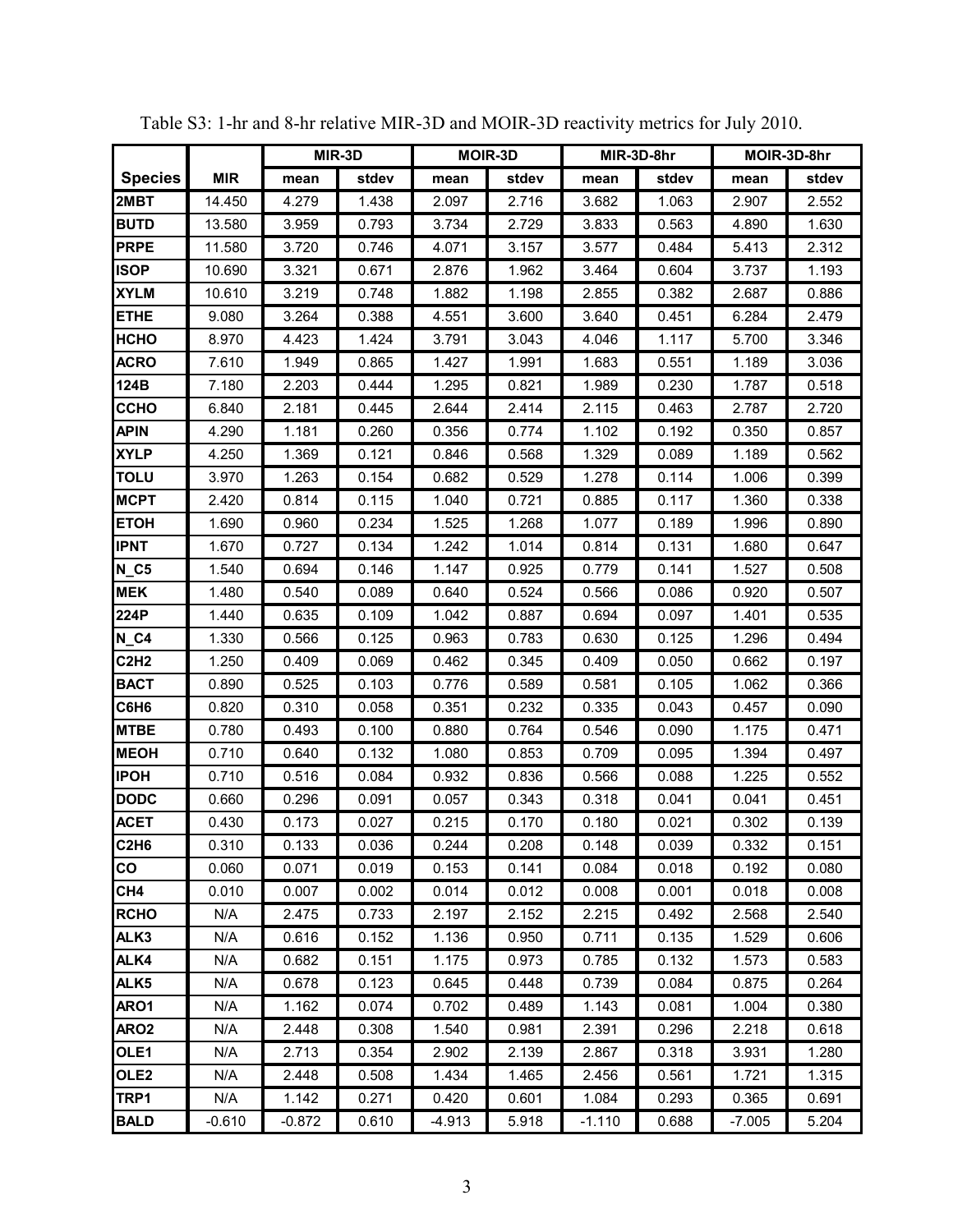|                               |            |          | MIR-3D |           | <b>MOIR-3D</b> |          | MIR-3D-8hr |          | MOIR-3D-8hr |
|-------------------------------|------------|----------|--------|-----------|----------------|----------|------------|----------|-------------|
| <b>Species</b>                | <b>MIR</b> | mean     | stdev  | mean      | stdev          | mean     | stdev      | mean     | stdev       |
| 2MBT                          | 14.450     | 3.650    | 0.798  | 9.030     | 8.697          | 3.875    | 0.851      | 4.093    | 1.774       |
| <b>BUTD</b>                   | 13.580     | 3.834    | 0.334  | 0.837     | 7.646          | 3.900    | 0.433      | 3.103    | 0.813       |
| <b>PRPE</b>                   | 11.580     | 3.752    | 0.237  | 12.664    | 16.333         | 3.640    | 0.315      | 4.540    | 0.954       |
| <b>ISOP</b>                   | 10.690     | 3.249    | 0.550  | $-3.941$  | 15.086         | 3.362    | 0.414      | 2.149    | 1.168       |
| <b>XYLM</b>                   | 10.610     | 3.318    | 0.635  | 10.262    | 15.508         | 3.378    | 0.542      | 3.772    | 1.734       |
| <b>ETHE</b>                   | 9.080      | 3.457    | 0.267  | 39.314    | 72.258         | 3.536    | 0.276      | 8.247    | 4.517       |
| <b>HCHO</b>                   | 8.970      | 4.773    | 0.194  | 49.642    | 90.786         | 5.037    | 1.264      | 9.386    | 6.892       |
| <b>ACRO</b>                   | 7.610      | 1.926    | 0.388  | $-27.239$ | 57.536         | 1.816    | 0.338      | $-1.994$ | 4.196       |
| 124B                          | 7.180      | 2.207    | 0.347  | 1.106     | 1.705          | 2.265    | 0.318      | 1.828    | 0.656       |
| <b>CCHO</b>                   | 6.840      | 2.447    | 0.301  | $-19.484$ | 44.282         | 2.043    | 0.372      | $-0.688$ | 3.840       |
| <b>APIN</b>                   | 4.290      | 1.167    | 0.103  | $-6.373$  | 15.224         | 1.164    | 0.168      | 0.192    | 0.874       |
| <b>XYLP</b>                   | 4.250      | 1.389    | 0.097  | 2.166     | 2.022          | 1.400    | 0.072      | 1.308    | 0.350       |
| <b>TOLU</b>                   | 3.970      | 1.338    | 0.069  | 3.705     | 5.403          | 1.348    | 0.076      | 1.580    | 0.386       |
| <b>MCPT</b>                   | 2.420      | 0.718    | 0.065  | $-2.151$  | 6.314          | 0.706    | 0.083      | 0.543    | 0.642       |
| <b>ETOH</b>                   | 1.690      | 0.923    | 0.147  | $-0.272$  | 3.084          | 0.890    | 0.153      | 1.040    | 0.841       |
| <b>IPNT</b>                   | 1.670      | 0.633    | 0.111  | 2.534     | 3.153          | 0.604    | 0.078      | 1.080    | 0.657       |
| $N_{C5}$                      | 1.540      | 0.565    | 0.071  | 1.414     | 1.214          | 0.564    | 0.085      | 0.868    | 0.542       |
| <b>MEK</b>                    | 1.480      | 0.552    | 0.050  | $-0.812$  | 2.901          | 0.540    | 0.061      | 0.420    | 0.253       |
| 224P                          | 1.440      | 0.543    | 0.074  | 4.881     | 8.371          | 0.542    | 0.066      | 1.242    | 0.672       |
| $N_C4$                        | 1.330      | 0.470    | 0.082  | 1.164     | 0.893          | 0.450    | 0.081      | 0.725    | 0.495       |
| <b>C2H2</b>                   | 1.250      | 0.412    | 0.046  | 4.217     | 7.808          | 0.408    | 0.051      | 0.912    | 0.514       |
| <b>BACT</b>                   | 0.890      | 0.472    | 0.089  | $-0.682$  | 2.675          | 0.440    | 0.074      | 0.437    | 0.430       |
| C6H6                          | 0.820      | 0.298    | 0.054  | 1.237     | 1.963          | 0.284    | 0.046      | 0.422    | 0.120       |
| <b>MTBE</b>                   | 0.780      | 0.441    | 0.097  | 4.549     | 8.054          | 0.412    | 0.058      | 1.063    | 0.659       |
| <b>MEOH</b>                   | 0.710      | 0.584    | 0.128  | 7.362     | 13.437         | 0.561    | 0.091      | 1.726    | 1.171       |
| <b>IPOH</b>                   | 0.710      | 0.461    | 0.041  | 6.076     | 11.088         | 0.468    | 0.029      | 1.278    | 0.815       |
| <b>DODC</b>                   | 0.660      | 0.263    | 0.087  | $-4.437$  | 9.541          | 0.266    | 0.083      | $-0.257$ | 0.616       |
| <b>ACET</b>                   | 0.430      | 0.200    | 0.031  | 0.632     | 0.883          | 0.186    | 0.017      | 0.275    | 0.114       |
| C <sub>2</sub> H <sub>6</sub> | 0.310      | 0.102    | 0.023  | 0.251     | 0.182          | 0.092    | 0.020      | 0.165    | 0.131       |
| CO                            | 0.060      | 0.060    | 0.013  | 0.900     | 1.625          | 0.057    | 0.006      | 0.214    | 0.182       |
| CH4                           | 0.010      | 0.006    | 0.001  | 0.076     | 0.136          | 0.005    | 0.001      | 0.018    | 0.013       |
| <b>RCHO</b>                   | N/A        | 2.503    | 0.539  | $-20.055$ | 46.047         | 2.483    | 0.380      | $-0.644$ | 3.277       |
| ALK3                          | N/A        | 0.516    | 0.080  | 3.080     | 4.569          | 0.496    | 0.067      | 1.098    | 0.732       |
| ALK4                          | N/A        | 0.617    | 0.137  | 1.412     | 1.119          | 0.573    | 0.075      | 0.911    | 0.584       |
| ALK5                          | N/A        | 0.633    | 0.136  | $-3.126$  | 7.819          | 0.595    | 0.102      | 0.262    | 0.608       |
| ARO1                          | N/A        | 1.227    | 0.058  | 3.500     | 5.218          | 1.211    | 0.045      | 1.398    | 0.330       |
| ARO2                          | N/A        | 2.785    | 0.420  | 4.465     | 4.438          | 2.642    | 0.400      | 2.724    | 0.810       |
| OLE1                          | N/A        | 2.945    | 0.290  | 0.373     | 6.989          | 2.822    | 0.302      | 2.589    | 0.425       |
| OLE <sub>2</sub>              | N/A        | 2.525    | 0.270  | $-7.933$  | 21.708         | 2.461    | 0.323      | 1.005    | 1.319       |
| TRP1                          | N/A        | 1.000    | 0.153  | $-5.354$  | 12.795         | 1.065    | 0.110      | 0.269    | 0.712       |
| <b>BALD</b>                   | $-0.610$   | $-0.475$ | 0.167  | $-32.949$ | 62.553         | $-0.466$ | 0.174      | $-5.245$ | 4.784       |

Table S4: 1-hr and 8-hr relative MIR-3D and MOIR-3D reactivity metrics for May 2010.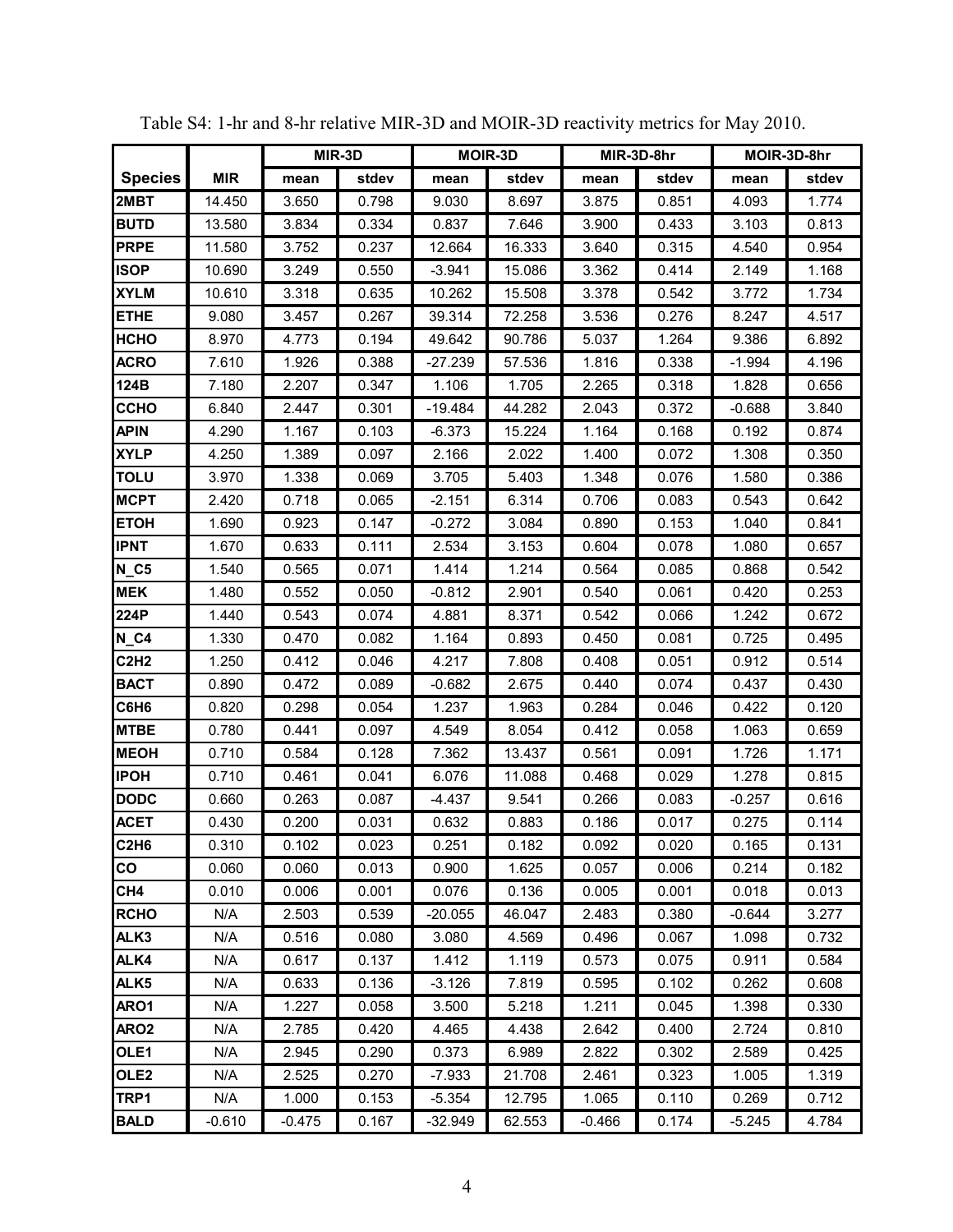|                               |            |              | $1-hr$ |       | 8-hr         |       |       |  |
|-------------------------------|------------|--------------|--------|-------|--------------|-------|-------|--|
|                               | <b>MIR</b> | <b>LS-RR</b> | Error  | $R^2$ | <b>LS-RR</b> | Error | $R^2$ |  |
| 2MBT                          | 14.450     | 2.018        | 0.053  | 0.744 | 2.196        | 0.055 | 0.818 |  |
| <b>BUTD</b>                   | 13.580     | 2.794        | 0.036  | 0.930 | 2.932        | 0.038 | 0.953 |  |
| <b>PRPE</b>                   | 11.580     | 2.545        | 0.038  | 0.899 | 2.634        | 0.044 | 0.923 |  |
| <b>ISOP</b>                   | 10.690     | 2.594        | 0.037  | 0.920 | 2.760        | 0.040 | 0.951 |  |
| <b>XYLM</b>                   | 10.610     | 2.056        | 0.027  | 0.924 | 2.160        | 0.026 | 0.954 |  |
| ETHE                          | 9.080      | 2.920        | 0.045  | 0.905 | 2.950        | 0.046 | 0.931 |  |
| НСНО                          | 8.970      | 2.435        | 0.056  | 0.793 | 2.662        | 0.068 | 0.840 |  |
| <b>ACRO</b>                   | 7.610      | 1.675        | 0.042  | 0.795 | 1.609        | 0.043 | 0.843 |  |
| 124B                          | 7.180      | 1.533        | 0.016  | 0.947 | 1.607        | 0.016 | 0.969 |  |
| ССНО                          | 6.840      | 1.904        | 0.050  | 0.784 | 1.881        | 0.052 | 0.849 |  |
| <b>APIN</b>                   | 4.290      | 0.898        | 0.014  | 0.907 | 0.951        | 0.014 | 0.951 |  |
| XYLP                          | 4.250      | 1.200        | 0.011  | 0.957 | 1.228        | 0.009 | 0.980 |  |
| TOLU                          | 3.970      | 1.275        | 0.011  | 0.962 | 1.285        | 0.010 | 0.980 |  |
| <b>MCPT</b>                   | 2.420      | 0.987        | 0.009  | 0.972 | 0.962        | 0.009 | 0.979 |  |
| <b>ETOH</b>                   | 1.690      | 1.183        | 0.016  | 0.936 | 1.124        | 0.014 | 0.960 |  |
| <b>IPNT</b>                   | 1.670      | 0.822        | 0.009  | 0.954 | 0.793        | 0.009 | 0.965 |  |
| $N_{C5}$                      | 1.540      | 0.890        | 0.010  | 0.954 | 0.858        | 0.011 | 0.963 |  |
| <b>MEK</b>                    | 1.480      | 0.632        | 0.009  | 0.924 | 0.605        | 0.009 | 0.948 |  |
| 224P                          | 1.440      | 0.711        | 0.008  | 0.955 | 0.686        | 0.009 | 0.961 |  |
| <b>N C4</b>                   | 1.330      | 0.708        | 0.009  | 0.946 | 0.678        | 0.009 | 0.959 |  |
| <b>C2H2</b>                   | 1.250      | 0.412        | 0.004  | 0.966 | 0.392        | 0.004 | 0.979 |  |
| <b>BACT</b>                   | 0.890      | 0.672        | 0.008  | 0.955 | 0.646        | 0.008 | 0.965 |  |
| C6H6                          | 0.820      | 0.423        | 0.004  | 0.975 | 0.409        | 0.004 | 0.975 |  |
| <b>MTBE</b>                   | 0.780      | 0.560        | 0.008  | 0.933 | 0.543        | 0.008 | 0.944 |  |
| <b>MEOH</b>                   | 0.710      | 0.720        | 0.010  | 0.924 | 0.692        | 0.010 | 0.939 |  |
| <b>IPOH</b>                   | 0.710      | 0.473        | 0.009  | 0.885 | 0.469        | 0.009 | 0.909 |  |
| <b>DODC</b>                   | 0.660      | 0.491        | 0.007  | 0.941 | 0.497        | 0.007 | 0.953 |  |
| <b>ACET</b>                   | 0.430      | 0.191        | 0.002  | 0.946 | 0.182        | 0.002 | 0.962 |  |
| C <sub>2</sub> H <sub>6</sub> | 0.310      | 0.176        | 0.003  | 0.908 | 0.165        | 0.003 | 0.928 |  |
| CO                            | 0.060      | 0.082        | 0.002  | 0.833 | 0.080        | 0.002 | 0.864 |  |
| CH4                           | 0.010      | 0.008        | 0.000  | 0.891 | 0.008        | 0.000 | 0.901 |  |
| <b>RCHO</b>                   | N/A        | 1.860        | 0.040  | 0.831 | 1.829        | 0.039 | 0.894 |  |
| ALK3                          | N/A        | 0.759        | 0.010  | 0.942 | 0.730        | 0.010 | 0.955 |  |
| ALK4                          | N/A        | 0.830        | 0.009  | 0.955 | 0.808        | 0.009 | 0.967 |  |
| ALK <sub>5</sub>              | N/A        | 0.898        | 0.009  | 0.965 | 0.893        | 0.010 | 0.972 |  |
| ARO1                          | N/A        | 1.155        | 0.010  | 0.967 | 1.148        | 0.009 | 0.983 |  |
| ARO <sub>2</sub>              | N/A        | 1.769        | 0.021  | 0.938 | 1.880        | 0.024 | 0.962 |  |
| OLE1                          | N/A        | 2.249        | 0.028  | 0.937 | 2.336        | 0.031 | 0.959 |  |
| OLE <sub>2</sub>              | N/A        | 1.801        | 0.030  | 0.892 | 1.913        | 0.030 | 0.943 |  |
| TRP1                          | N/A        | 0.881        | 0.010  | 0.938 | 0.934        | 0.011 | 0.969 |  |
| <b>BALD</b>                   | $-0.610$   | 0.109        | 0.054  | 0.058 | 0.142        | 0.055 | 0.067 |  |

Table S5: 1-hr and 8-hr relative LS-RR reactivity metrics for July 1995.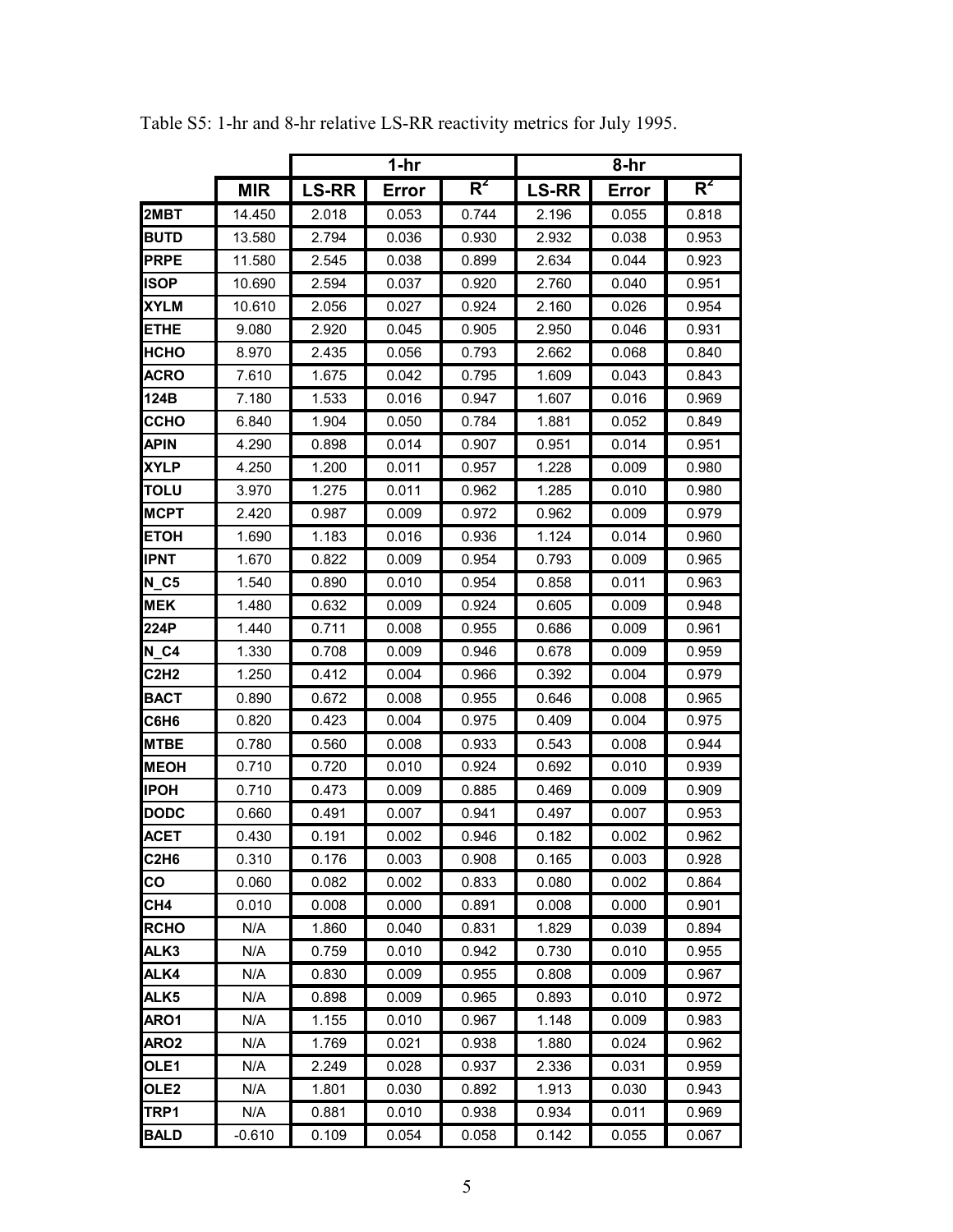|                               |            |              | $1-hr$       |       | 8-hr         |       |       |  |
|-------------------------------|------------|--------------|--------------|-------|--------------|-------|-------|--|
|                               | <b>MIR</b> | <b>LS-RR</b> | <b>Error</b> | $R^2$ | <b>LS-RR</b> | Error | $R^2$ |  |
| 2MBT                          | 14.450     | 3.393        | 0.056        | 0.892 | 3.814        | 0.061 | 0.901 |  |
| <b>BUTD</b>                   | 13.580     | 3.295        | 0.024        | 0.978 | 3.386        | 0.022 | 0.984 |  |
| <b>PRPE</b>                   | 11.580     | 3.249        | 0.024        | 0.975 | 3.260        | 0.024 | 0.980 |  |
| ISOP                          | 10.690     | 2.991        | 0.025        | 0.974 | 3.107        | 0.022 | 0.983 |  |
| <b>XYLM</b>                   | 10.610     | 2.908        | 0.022        | 0.975 | 2.931        | 0.020 | 0.983 |  |
| <b>ETHE</b>                   | 9.080      | 3.615        | 0.035        | 0.967 | 3.523        | 0.037 | 0.969 |  |
| нсно                          | 8.970      | 4.535        | 0.072        | 0.899 | 4.575        | 0.071 | 0.916 |  |
| <b>ACRO</b>                   | 7.610      | 1.488        | 0.030        | 0.808 | 1.436        | 0.035 | 0.786 |  |
| 124B                          | 7.180      | 1.923        | 0.012        | 0.983 | 1.941        | 0.010 | 0.989 |  |
| ССНО                          | 6.840      | 1.781        | 0.031        | 0.869 | 1.726        | 0.034 | 0.867 |  |
| <b>APIN</b>                   | 4.290      | 1.058        | 0.013        | 0.938 | 1.167        | 0.012 | 0.967 |  |
| XYLP                          | 4.250      | 1.308        | 0.006        | 0.991 | 1.294        | 0.006 | 0.994 |  |
| TOLU                          | 3.970      | 1.386        | 0.006        | 0.992 | 1.369        | 0.006 | 0.994 |  |
| <b>MCPT</b>                   | 2.420      | 0.723        | 0.007        | 0.951 | 0.714        | 0.006 | 0.968 |  |
| <b>ETOH</b>                   | 1.690      | 0.978        | 0.010        | 0.957 | 0.968        | 0.009 | 0.972 |  |
| <b>IPNT</b>                   | 1.670      | 0.650        | 0.007        | 0.952 | 0.644        | 0.006 | 0.971 |  |
| $N_{C}$ 5                     | 1.540      | 0.634        | 0.007        | 0.944 | 0.624        | 0.006 | 0.968 |  |
| <b>MEK</b>                    | 1.480      | 0.554        | 0.005        | 0.969 | 0.545        | 0.004 | 0.978 |  |
| 224P                          | 1.440      | 0.613        | 0.007        | 0.947 | 0.603        | 0.007 | 0.966 |  |
| $N_G4$                        | 1.330      | 0.506        | 0.006        | 0.946 | 0.500        | 0.005 | 0.969 |  |
| <b>C2H2</b>                   | 1.250      | 0.463        | 0.005        | 0.946 | 0.460        | 0.006 | 0.956 |  |
| <b>BACT</b>                   | 0.890      | 0.472        | 0.005        | 0.941 | 0.465        | 0.004 | 0.963 |  |
| C6H6                          | 0.820      | 0.332        | 0.003        | 0.967 | 0.327        | 0.002 | 0.981 |  |
| <b>MTBE</b>                   | 0.780      | 0.471        | 0.006        | 0.929 | 0.463        | 0.006 | 0.951 |  |
| <b>MEOH</b>                   | 0.710      | 0.696        | 0.011        | 0.915 | 0.689        | 0.011 | 0.931 |  |
| IPOH                          | 0.710      | 0.468        | 0.007        | 0.924 | 0.467        | 0.007 | 0.939 |  |
| <b>DODC</b>                   | 0.660      | 0.294        | 0.006        | 0.806 | 0.289        | 0.006 | 0.817 |  |
| <b>ACET</b>                   | 0.430      | 0.199        | 0.002        | 0.970 | 0.194        | 0.002 | 0.973 |  |
| C <sub>2</sub> H <sub>6</sub> | 0.310      | 0.110        | 0.002        | 0.927 | 0.110        | 0.001 | 0.958 |  |
| CO                            | 0.060      | 0.064        | 0.002        | 0.814 | 0.065        | 0.001 | 0.870 |  |
| CH4                           | 0.010      | 0.006        | 0.000        | 0.864 | 0.006        | 0.000 | 0.905 |  |
| <b>RCHO</b>                   | N/A        | 1.869        | 0.027        | 0.899 | 1.857        | 0.028 | 0.918 |  |
| ALK3                          | N/A        | 0.578        | 0.007        | 0.949 | 0.572        | 0.006 | 0.970 |  |
| ALK4                          | N/A        | 0.627        | 0.006        | 0.960 | 0.619        | 0.005 | 0.978 |  |
| ALK5                          | N/A        | 0.636        | 0.007        | 0.930 | 0.627        | 0.006 | 0.951 |  |
| ARO1                          | N/A        | 1.227        | 0.005        | 0.992 | 1.209        | 0.005 | 0.994 |  |
| ARO <sub>2</sub>              | N/A        | 2.318        | 0.016        | 0.981 | 2.341        | 0.013 | 0.989 |  |
| OLE1                          | N/A        | 2.508        | 0.016        | 0.984 | 2.516        | 0.014 | 0.988 |  |
| OLE <sub>2</sub>              | N/A        | 2.163        | 0.023        | 0.952 | 2.324        | 0.021 | 0.974 |  |
| TRP1                          | N/A        | 0.968        | 0.009        | 0.963 | 1.073        | 0.010 | 0.974 |  |
| <b>BALD</b>                   | $-0.610$   | $-0.266$     | 0.031        | 0.266 | $-0.289$     | 0.038 | 0.315 |  |

Table S6: 1-hr and 8-hr relative LS-RR reactivity metrics for May 1995.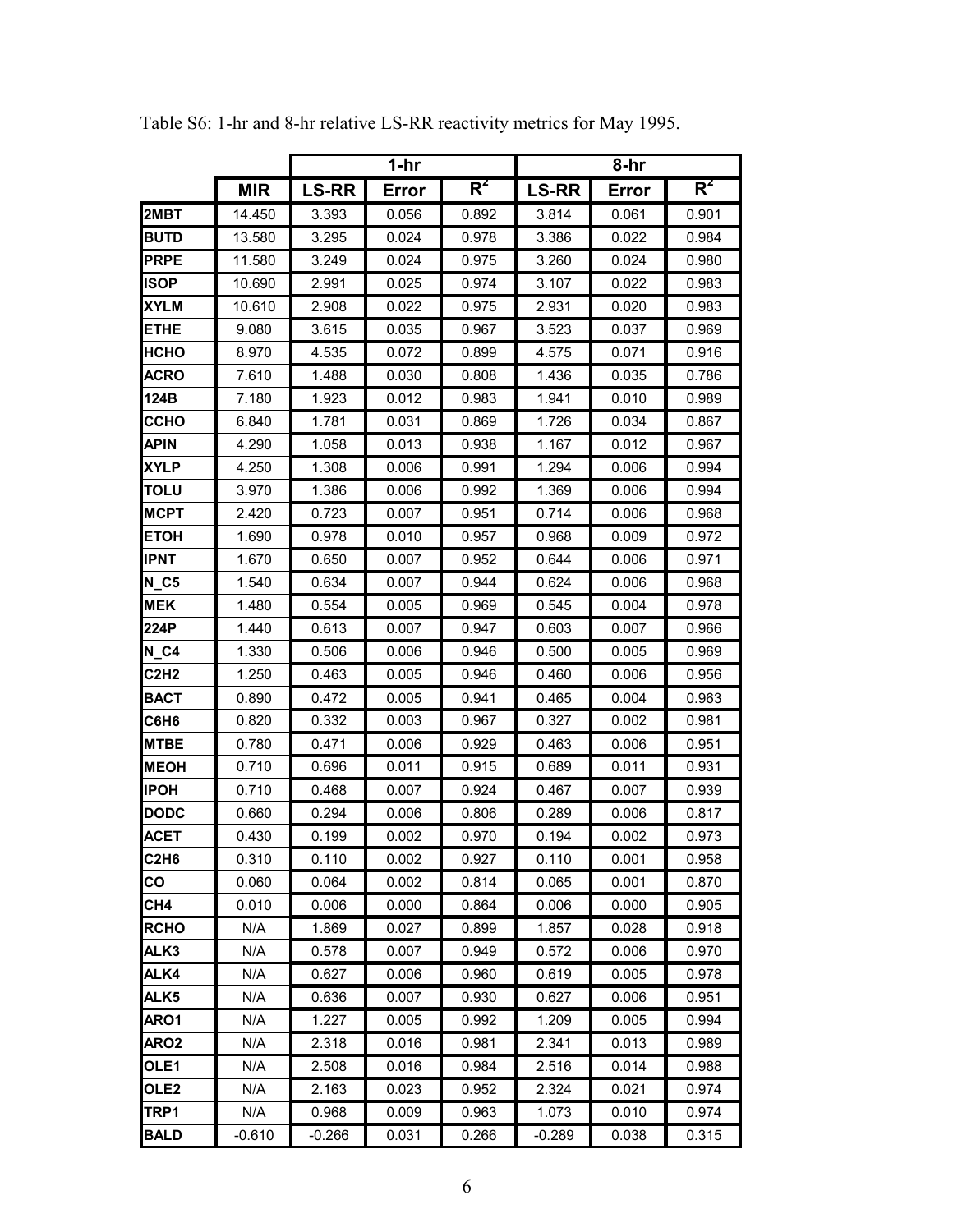|                               |            |              | $1-hr$ |       | 8-hr         |       |       |  |
|-------------------------------|------------|--------------|--------|-------|--------------|-------|-------|--|
|                               | <b>MIR</b> | <b>LS-RR</b> | Error  | $R^2$ | <b>LS-RR</b> | Error | $R^2$ |  |
| 2MBT                          | 14.450     | 2.426        | 0.173  | 0.539 | 2.525        | 0.155 | 0.688 |  |
| <b>BUTD</b>                   | 13.580     | 3.043        | 0.084  | 0.746 | 3.217        | 0.084 | 0.915 |  |
| <b>PRPE</b>                   | 11.580     | 3.016        | 0.092  | 0.767 | 3.141        | 0.093 | 0.897 |  |
| ISOP                          | 10.690     | 2.663        | 0.081  | 0.713 | 2.901        | 0.082 | 0.902 |  |
| <b>XYLM</b>                   | 10.610     | 2.453        | 0.064  | 0.781 | 2.606        | 0.064 | 0.933 |  |
| ETHE                          | 9.080      | 3.431        | 0.183  | 0.653 | 3.408        | 0.139 | 0.833 |  |
| нсно                          | 8.970      | 3.279        | 0.159  | 0.711 | 3.657        | 0.167 | 0.783 |  |
| <b>ACRO</b>                   | 7.610      | 1.424        | 0.126  | 0.520 | 1.270        | 0.162 | 0.465 |  |
| 124B                          | 7.180      | 1.712        | 0.038  | 0.813 | 1.808        | 0.038 | 0.949 |  |
| ССНО                          | 6.840      | 1.738        | 0.120  | 0.581 | 1.597        | 0.149 | 0.577 |  |
| <b>APIN</b>                   | 4.290      | 0.845        | 0.035  | 0.680 | 0.926        | 0.035 | 0.835 |  |
| XYLP                          | 4.250      | 1.295        | 0.027  | 0.863 | 1.333        | 0.029 | 0.949 |  |
| TOLU                          | 3.970      | 1.324        | 0.023  | 0.914 | 1.333        | 0.024 | 0.964 |  |
| <b>MCPT</b>                   | 2.420      | 0.920        | 0.020  | 0.827 | 0.900        | 0.023 | 0.939 |  |
| <b>ETOH</b>                   | 1.690      | 1.092        | 0.041  | 0.742 | 1.037        | 0.045 | 0.845 |  |
| <b>IPNT</b>                   | 1.670      | 0.816        | 0.026  | 0.757 | 0.787        | 0.028 | 0.887 |  |
| $N_{C5}$                      | 1.540      | 0.820        | 0.025  | 0.772 | 0.794        | 0.027 | 0.901 |  |
| <b>MEK</b>                    | 1.480      | 0.563        | 0.024  | 0.748 | 0.534        | 0.028 | 0.791 |  |
| 224P                          | 1.440      | 0.731        | 0.022  | 0.763 | 0.707        | 0.023 | 0.901 |  |
| <b>N C4</b>                   | 1.330      | 0.647        | 0.021  | 0.749 | 0.615        | 0.024 | 0.871 |  |
| <b>C2H2</b>                   | 1.250      | 0.426        | 0.010  | 0.822 | 0.407        | 0.012 | 0.922 |  |
| <b>BACT</b>                   | 0.890      | 0.604        | 0.018  | 0.813 | 0.581        | 0.020 | 0.899 |  |
| C6H6                          | 0.820      | 0.377        | 0.008  | 0.926 | 0.368        | 0.008 | 0.959 |  |
| <b>MTBE</b>                   | 0.780      | 0.563        | 0.022  | 0.709 | 0.547        | 0.023 | 0.843 |  |
| <b>MEOH</b>                   | 0.710      | 0.726        | 0.029  | 0.696 | 0.688        | 0.030 | 0.826 |  |
| IPOH                          | 0.710      | 0.536        | 0.028  | 0.632 | 0.534        | 0.028 | 0.760 |  |
| <b>DODC</b>                   | 0.660      | 0.406        | 0.015  | 0.804 | 0.416        | 0.017 | 0.872 |  |
| <b>ACET</b>                   | 0.430      | 0.182        | 0.007  | 0.746 | 0.172        | 0.008 | 0.831 |  |
| C <sub>2</sub> H <sub>6</sub> | 0.310      | 0.150        | 0.007  | 0.690 | 0.140        | 0.008 | 0.789 |  |
| CO                            | 0.060      | 0.082        | 0.006  | 0.535 | 0.080        | 0.006 | 0.671 |  |
| CH4                           | 0.010      | 0.008        | 0.000  | 0.667 | 0.007        | 0.000 | 0.768 |  |
| <b>RCHO</b>                   | N/A        | 1.713        | 0.102  | 0.607 | 1.659        | 0.126 | 0.636 |  |
| ALK3                          | N/A        | 0.723        | 0.028  | 0.724 | 0.690        | 0.029 | 0.852 |  |
| ALK4                          | N/A        | 0.794        | 0.026  | 0.754 | 0.770        | 0.026 | 0.895 |  |
| ALK5                          | N/A        | 0.814        | 0.020  | 0.856 | 0.814        | 0.021 | 0.939 |  |
| ARO1                          | N/A        | 1.202        | 0.022  | 0.914 | 1.208        | 0.021 | 0.966 |  |
| ARO <sub>2</sub>              | N/A        | 2.009        | 0.045  | 0.816 | 2.127        | 0.049 | 0.939 |  |
| OLE1                          | N/A        | 2.421        | 0.065  | 0.757 | 2.535        | 0.063 | 0.923 |  |
| OLE <sub>2</sub>              | N/A        | 1.790        | 0.072  | 0.662 | 1.919        | 0.069 | 0.847 |  |
| TRP1                          | N/A        | 0.831        | 0.029  | 0.725 | 0.917        | 0.030 | 0.881 |  |
| <b>BALD</b>                   | $-0.610$   | $-0.318$     | 0.178  | 0.140 | $-0.304$     | 0.185 | 0.158 |  |

Table S7: 1-hr and 8-hr relative LS-RR reactivity metrics for July 2010.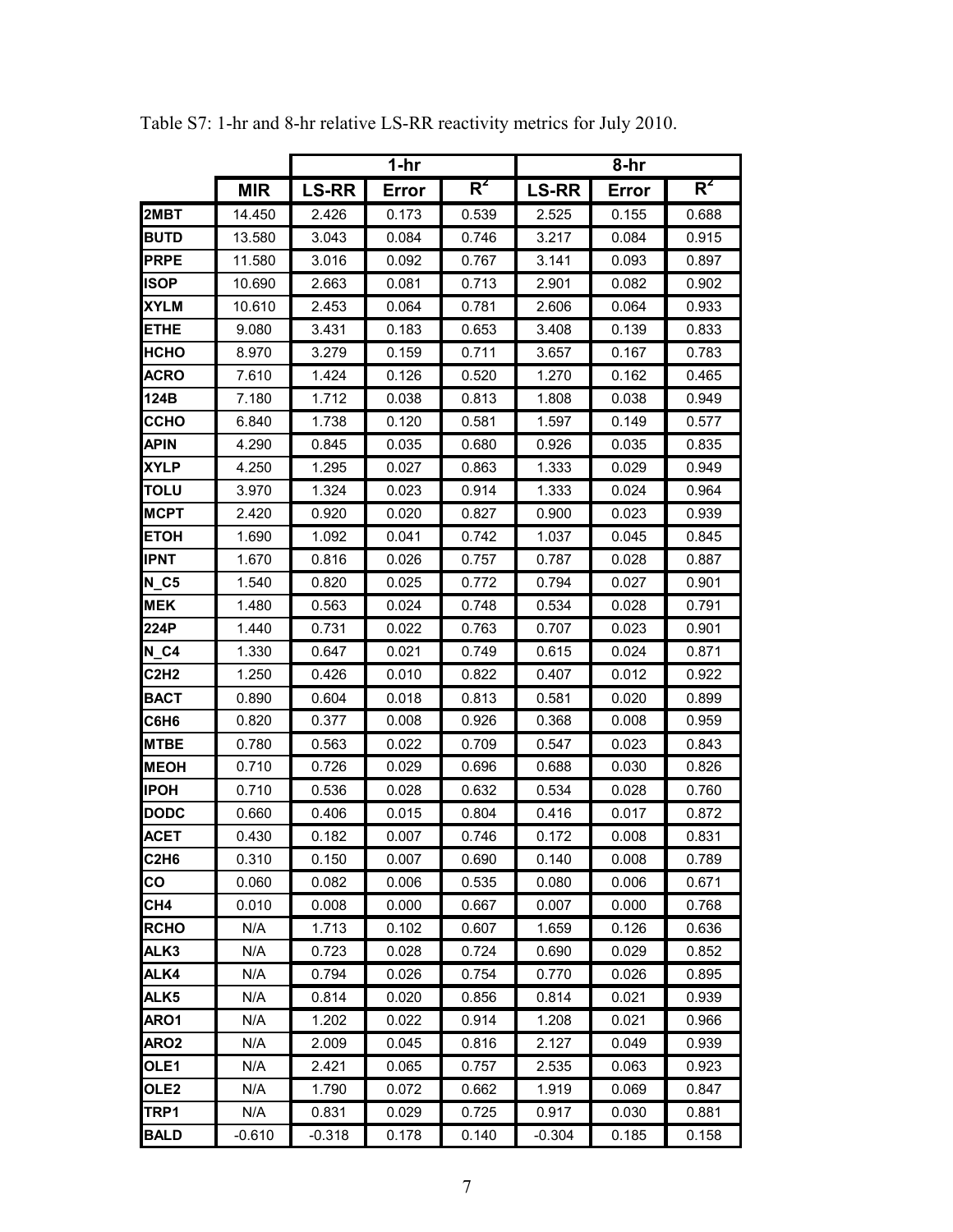|                               |            |              | $1-hr$ |       | 8-hr         |       |       |  |
|-------------------------------|------------|--------------|--------|-------|--------------|-------|-------|--|
|                               | <b>MIR</b> | <b>LS-RR</b> | Error  | $R^2$ | <b>LS-RR</b> | Error | $R^2$ |  |
| 2MBT                          | 14.450     | 3.390        | 0.142  | 0.853 | 3.817        | 0.155 | 0.859 |  |
| <b>BUTD</b>                   | 13.580     | 3.422        | 0.083  | 0.957 | 3.393        | 0.049 | 0.978 |  |
| <b>PRPE</b>                   | 11.580     | 3.341        | 0.071  | 0.959 | 3.250        | 0.045 | 0.978 |  |
| <b>ISOP</b>                   | 10.690     | 3.071        | 0.097  | 0.947 | 3.141        | 0.055 | 0.975 |  |
| <b>XYLM</b>                   | 10.610     | 3.097        | 0.056  | 0.970 | 3.045        | 0.045 | 0.983 |  |
| ETHE                          | 9.080      | 3.619        | 0.118  | 0.942 | 3.422        | 0.120 | 0.932 |  |
| <b>HCHO</b>                   | 8.970      | 4.926        | 0.202  | 0.889 | 4.712        | 0.167 | 0.903 |  |
| <b>ACRO</b>                   | 7.610      | 1.433        | 0.101  | 0.747 | 1.478        | 0.103 | 0.715 |  |
| 124B                          | 7.180      | 1.996        | 0.032  | 0.970 | 1.983        | 0.027 | 0.983 |  |
| ссно                          | 6.840      | 1.802        | 0.128  | 0.782 | 1.751        | 0.126 | 0.747 |  |
| <b>APIN</b>                   | 4.290      | 1.029        | 0.034  | 0.940 | 1.155        | 0.032 | 0.958 |  |
| XYLP                          | 4.250      | 1.344        | 0.018  | 0.981 | 1.304        | 0.014 | 0.989 |  |
| TOLU                          | 3.970      | 1.429        | 0.016  | 0.991 | 1.386        | 0.013 | 0.993 |  |
| <b>MCPT</b>                   | 2.420      | 0.684        | 0.018  | 0.954 | 0.686        | 0.014 | 0.970 |  |
| <b>ETOH</b>                   | 1.690      | 0.844        | 0.029  | 0.904 | 0.907        | 0.022 | 0.955 |  |
| <b>IPNT</b>                   | 1.670      | 0.607        | 0.016  | 0.937 | 0.618        | 0.014 | 0.963 |  |
| $N_{C}$ 5                     | 1.540      | 0.575        | 0.016  | 0.944 | 0.586        | 0.011 | 0.972 |  |
| <b>MEK</b>                    | 1.480      | 0.512        | 0.013  | 0.947 | 0.530        | 0.011 | 0.968 |  |
| 224P                          | 1.440      | 0.597        | 0.019  | 0.926 | 0.596        | 0.019 | 0.939 |  |
| N C4                          | 1.330      | 0.452        | 0.012  | 0.928 | 0.470        | 0.010 | 0.968 |  |
| C2H <sub>2</sub>              | 1.250      | 0.446        | 0.017  | 0.886 | 0.457        | 0.016 | 0.918 |  |
| <b>BACT</b>                   | 0.890      | 0.422        | 0.012  | 0.935 | 0.432        | 0.009 | 0.965 |  |
| C6H6                          | 0.820      | 0.319        | 0.007  | 0.965 | 0.320        | 0.006 | 0.979 |  |
| <b>MTBE</b>                   | 0.780      | 0.447        | 0.017  | 0.898 | 0.445        | 0.017 | 0.917 |  |
| <b>MEOH</b>                   | 0.710      | 0.657        | 0.035  | 0.789 | 0.679        | 0.037 | 0.830 |  |
| <b>IPOH</b>                   | 0.710      | 0.451        | 0.020  | 0.869 | 0.449        | 0.020 | 0.881 |  |
| <b>DODC</b>                   | 0.660      | 0.249        | 0.014  | 0.752 | 0.263        | 0.013 | 0.839 |  |
| <b>ACET</b>                   | 0.430      | 0.194        | 0.005  | 0.927 | 0.196        | 0.005 | 0.956 |  |
| C <sub>2</sub> H <sub>6</sub> | 0.310      | 0.094        | 0.003  | 0.880 | 0.101        | 0.003 | 0.949 |  |
| CO                            | 0.060      | 0.057        | 0.005  | 0.642 | 0.064        | 0.005 | 0.716 |  |
| CH4                           | 0.010      | 0.006        | 0.000  | 0.729 | 0.006        | 0.000 | 0.792 |  |
| <b>RCHO</b>                   | N/A        | 1.776        | 0.093  | 0.844 | 1.813        | 0.095 | 0.839 |  |
| ALK3                          | N/A        | 0.531        | 0.018  | 0.900 | 0.549        | 0.017 | 0.944 |  |
| ALK4                          | N/A        | 0.574        | 0.014  | 0.942 | 0.588        | 0.011 | 0.972 |  |
| ALK5                          | N/A        | 0.584        | 0.017  | 0.944 | 0.584        | 0.015 | 0.959 |  |
| ARO1                          | N/A        | 1.250        | 0.019  | 0.986 | 1.218        | 0.011 | 0.994 |  |
| ARO <sub>2</sub>              | N/A        | 2.456        | 0.045  | 0.976 | 2.416        | 0.034 | 0.987 |  |
| OLE1                          | N/A        | 2.500        | 0.045  | 0.971 | 2.474        | 0.030 | 0.985 |  |
| OLE <sub>2</sub>              | N/A        | 2.087        | 0.064  | 0.936 | 2.285        | 0.052 | 0.959 |  |
| TRP1                          | N/A        | 0.934        | 0.024  | 0.955 | 1.054        | 0.029 | 0.957 |  |
| <b>BALD</b>                   | $-0.610$   | $-0.106$     | 0.107  | 0.269 | $-0.119$     | 0.093 | 0.351 |  |

Table S8: 1-hr and 8-hr relative LS-RR reactivity metrics for May 2010.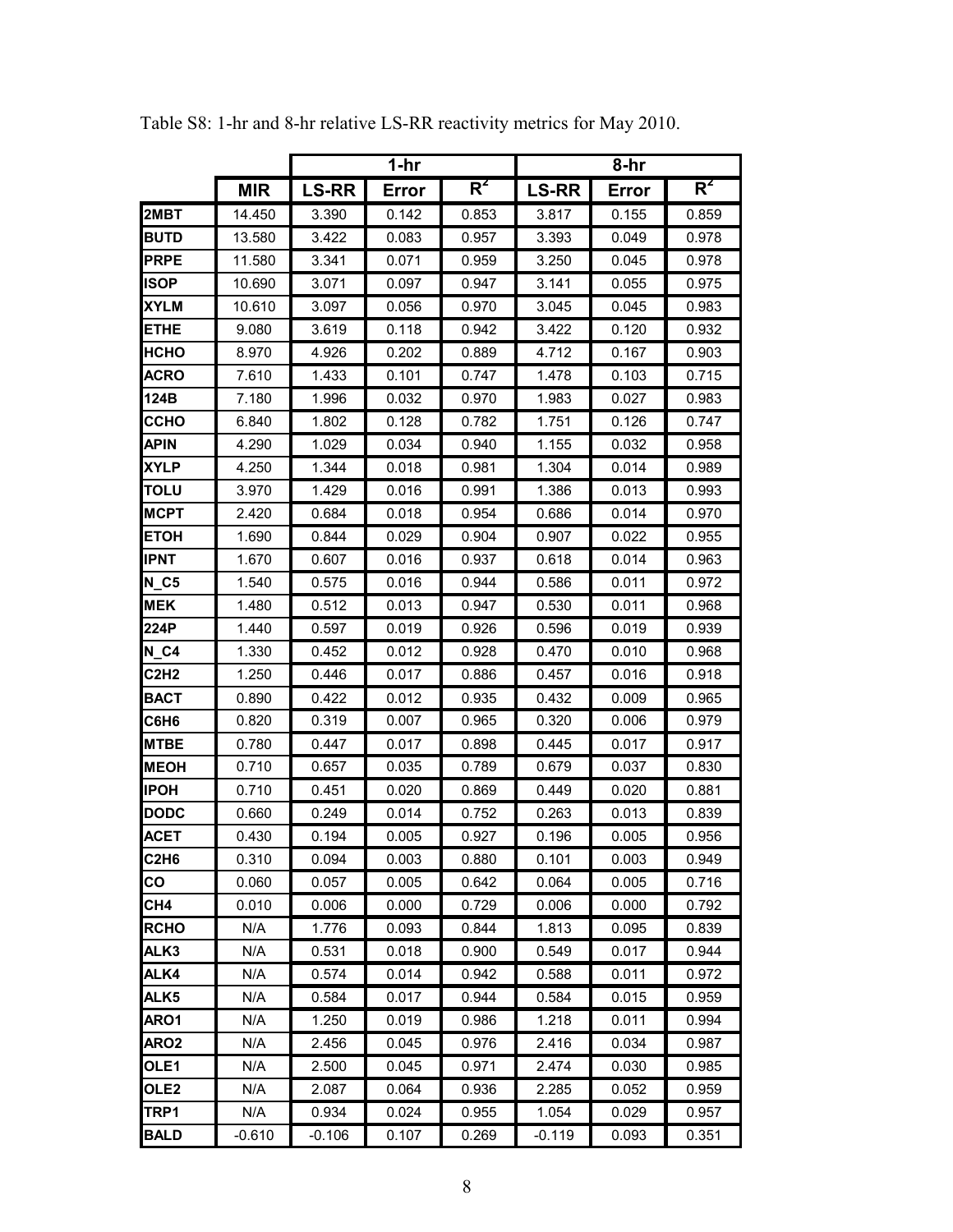|                               |            |              | $1-hr$ |          | 8-hr         |       |           |  |
|-------------------------------|------------|--------------|--------|----------|--------------|-------|-----------|--|
|                               | <b>MIR</b> | <b>LS-RR</b> | Error  | $R^2$    | <b>LS-RR</b> | Error | $R^2$     |  |
| 2MBT                          | 14.450     | 2.136        | 0.059  | 0.682    | 2.273        | 0.063 | 0.743     |  |
| <b>BUTD</b>                   | 13.580     | 3.140        | 0.045  | 0.866    | 3.232        | 0.047 | 0.911     |  |
| <b>PRPE</b>                   | 11.580     | 3.030        | 0.052  | 0.748    | 3.085        | 0.057 | 0.799     |  |
| <b>ISOP</b>                   | 10.690     | 2.558        | 0.041  | 0.908    | 2.652        | 0.047 | 0.942     |  |
| <b>XYLM</b>                   | 10.610     | 1.949        | 0.029  | 0.918    | 2.008        | 0.030 | 0.943     |  |
| ETHE                          | 9.080      | 3.940        | 0.081  | 0.600    | 3.956        | 0.086 | 0.637     |  |
| НСНО                          | 8.970      | 2.716        | 0.068  | 0.631    | 2.841        | 0.080 | 0.726     |  |
| <b>ACRO</b>                   | 7.610      | 1.691        | 0.043  | 0.782    | 1.680        | 0.046 | 0.819     |  |
| 124B                          | 7.180      | 1.440        | 0.018  | 0.937    | 1.482        | 0.020 | 0.955     |  |
| ссно                          | 6.840      | 2.126        | 0.056  | 0.701    | 2.132        | 0.063 | 0.711     |  |
| <b>APIN</b>                   | 4.290      | 0.806        | 0.016  | 0.888    | 0.842        | 0.018 | 0.927     |  |
| <b>XYLP</b>                   | 4.250      | 1.069        | 0.015  | 0.920    | 1.074        | 0.015 | 0.934     |  |
| TOLU                          | 3.970      | 1.042        | 0.019  | 0.869    | 1.037        | 0.021 | 0.882     |  |
| <b>MCPT</b>                   | 2.420      | 1.233        | 0.019  | 0.859    | 1.236        | 0.023 | 0.827     |  |
| <b>ETOH</b>                   | 1.690      | 1.568        | 0.030  | 0.697    | 1.565        | 0.035 | 0.615     |  |
| <b>IPNT</b>                   | 1.670      | 1.181        | 0.026  | 0.614    | 1.183        | 0.031 | 0.529     |  |
| $N_{C}$ 5                     | 1.540      | 1.220        | 0.025  | 0.723    | 1.222        | 0.030 | 0.655     |  |
| <b>MEK</b>                    | 1.480      | 0.776        | 0.014  | 0.794    | 0.776        | 0.016 | 0.748     |  |
| 224P                          | 1.440      | 0.976        | 0.020  | 0.707    | 0.972        | 0.024 | 0.654     |  |
| $N_{C4}$                      | 1.330      | 1.000        | 0.022  | 0.658    | 1.002        | 0.026 | 0.562     |  |
| C2H2                          | 1.250      | 0.507        | 0.007  | 0.800    | 0.501        | 0.009 | 0.775     |  |
| <b>BACT</b>                   | 0.890      | 0.899        | 0.017  | 0.754    | 0.901        | 0.021 | 0.688     |  |
| C6H6                          | 0.820      | 0.436        | 0.004  | 0.966    | 0.429        | 0.006 | 0.958     |  |
| <b>MTBE</b>                   | 0.780      | 0.823        | 0.019  | 0.576    | 0.823        | 0.023 | 0.514     |  |
| <b>MEOH</b>                   | 0.710      | 1.011        | 0.022  | 0.634    | 1.000        | 0.025 | 0.589     |  |
| <b>IPOH</b>                   | 0.710      | 0.736        | 0.019  | 0.344    | 0.739        | 0.022 | 0.326     |  |
| <b>DODC</b>                   | 0.660      | 0.505        | 0.007  | 0.930    | 0.509        | 0.007 | 0.946     |  |
| <b>ACET</b>                   | 0.430      | 0.235        | 0.004  | 0.805    | 0.232        | 0.004 | 0.742     |  |
| C <sub>2</sub> H <sub>6</sub> | 0.310      | 0.260        | 0.006  | 0.555    | 0.260        | 0.008 | 0.394     |  |
| CO                            | 0.060      | 0.138        | 0.004  | 0.265    | 0.137        | 0.005 | 0.179     |  |
| CH4                           | 0.010      | 0.013        | 0.000  | 0.420    | 0.012        | 0.000 | 0.272     |  |
| <b>RCHO</b>                   | N/A        | 2.206        | 0.048  | 0.720    | 2.233        | 0.051 | 0.719     |  |
| ALK3                          | N/A        | 1.087        | 0.024  | 0.626    | 1.089        | 0.028 | 0.537     |  |
| ALK4                          | N/A        | 1.140        | 0.023  | 0.702    | 1.145        | 0.027 | 0.645     |  |
| ALK <sub>5</sub>              | N/A        | 1.070        | 0.015  | 0.899    | 1.077        | 0.018 | 0.894     |  |
| ARO1                          | N/A        | 1.005        | 0.014  | 0.915    | 0.993        | 0.015 | 0.927     |  |
| ARO <sub>2</sub>              | N/A        | 1.660        | 0.024  | 0.929    | 1.723        | 0.029 | 0.949     |  |
| OLE1                          | N/A        | 2.636        | 0.042  | 0.808    | 2.699        | 0.045 | 0.844     |  |
| OLE <sub>2</sub>              | N/A        | 1.699        | 0.034  | 0.878    | 1.774        | 0.038 | 0.925     |  |
| TRP1                          | N/A        | 0.802        | 0.012  | 0.923    | 0.834        | 0.015 | 0.947     |  |
| <b>BALD</b>                   | $-0.610$   | $-2.320$     | 0.165  | $-7.317$ | $-2.434$     | 0.193 | $-10.500$ |  |

Table S9: 1-hr and 8-hr relative LS-RR reactivity metrics for July 1995 (no-intercept).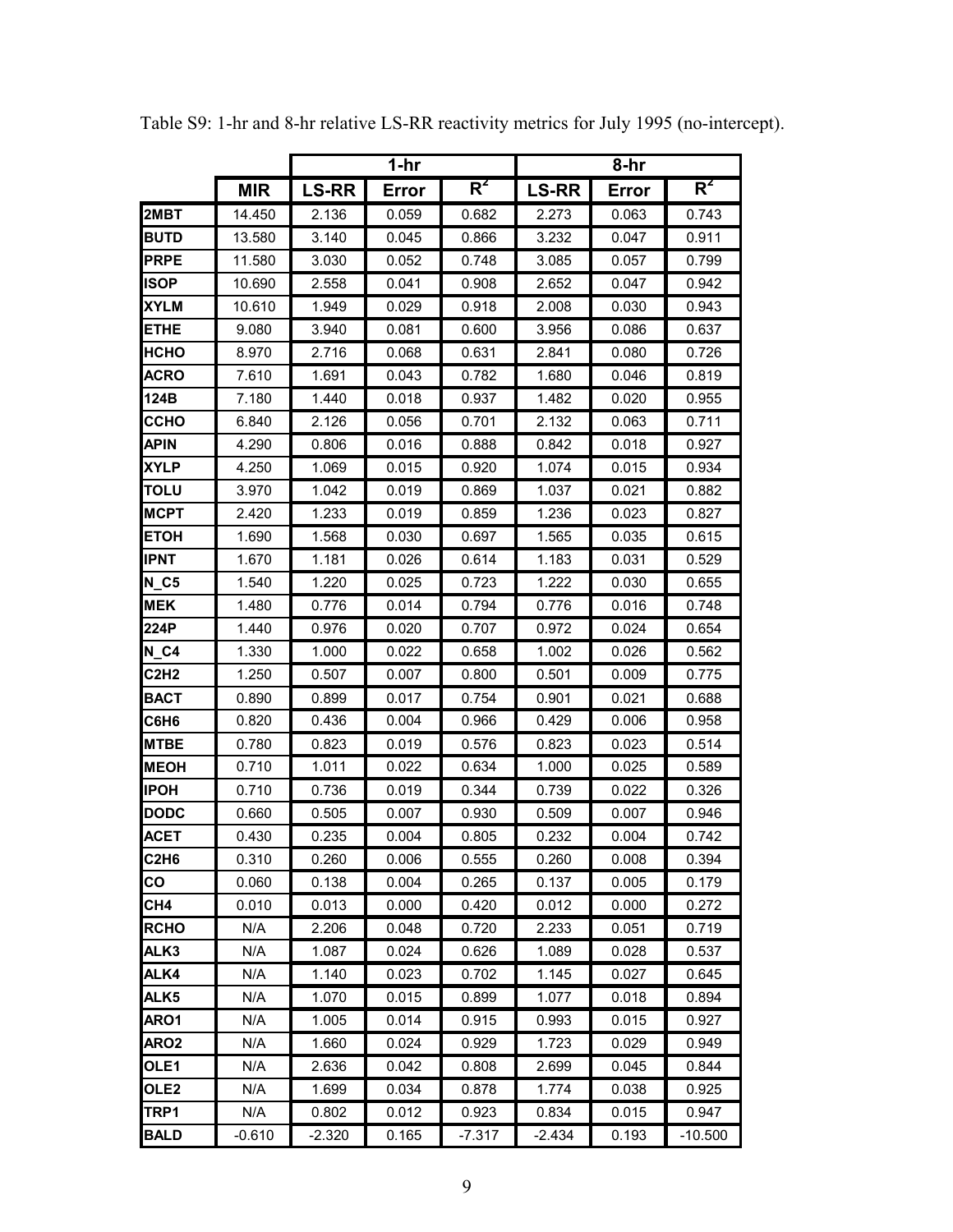|                  |            |              | $1-hr$ |          | 8-hr         |       |          |  |
|------------------|------------|--------------|--------|----------|--------------|-------|----------|--|
|                  | <b>MIR</b> | <b>LS-RR</b> | Error  | $R^2$    | <b>LS-RR</b> | Error | $R^2$    |  |
| 2MBT             | 14.450     | 3.317        | 0.057  | 0.889    | 3.673        | 0.064 | 0.897    |  |
| <b>BUTD</b>      | 13.580     | 3.179        | 0.027  | 0.973    | 3.272        | 0.026 | 0.980    |  |
| <b>PRPE</b>      | 11.580     | 3.383        | 0.026  | 0.971    | 3.446        | 0.029 | 0.973    |  |
| <b>ISOP</b>      | 10.690     | 2.750        | 0.031  | 0.959    | 2.835        | 0.032 | 0.968    |  |
| <b>XYLM</b>      | 10.610     | 2.973        | 0.026  | 0.968    | 3.031        | 0.024 | 0.977    |  |
| ETHE             | 9.080      | 4.554        | 0.080  | 0.812    | 4.552        | 0.090 | 0.801    |  |
| <b>HCHO</b>      | 8.970      | 5.109        | 0.087  | 0.867    | 5.282        | 0.091 | 0.876    |  |
| <b>ACRO</b>      | 7.610      | 0.901        | 0.055  | 0.381    | 0.769        | 0.065 | 0.326    |  |
| 124B             | 7.180      | 1.852        | 0.013  | 0.979    | 1.886        | 0.012 | 0.987    |  |
| ССНО             | 6.840      | 1.379        | 0.045  | 0.734    | 1.275        | 0.051 | 0.716    |  |
| <b>APIN</b>      | 4.290      | 0.877        | 0.019  | 0.875    | 0.944        | 0.022 | 0.900    |  |
| <b>XYLP</b>      | 4.250      | 1.286        | 0.007  | 0.989    | 1.285        | 0.006 | 0.992    |  |
| <b>TOLU</b>      | 3.970      | 1.413        | 0.009  | 0.980    | 1.398        | 0.008 | 0.983    |  |
| <b>MCPT</b>      | 2.420      | 0.708        | 0.010  | 0.894    | 0.710        | 0.009 | 0.911    |  |
| <b>ETOH</b>      | 1.690      | 1.002        | 0.011  | 0.949    | 1.003        | 0.010 | 0.961    |  |
| <b>IPNT</b>      | 1.670      | 0.757        | 0.011  | 0.892    | 0.767        | 0.012 | 0.902    |  |
| <b>N C5</b>      | 1.540      | 0.705        | 0.010  | 0.911    | 0.710        | 0.010 | 0.923    |  |
| <b>MEK</b>       | 1.480      | 0.530        | 0.005  | 0.964    | 0.521        | 0.005 | 0.974    |  |
| 224P             | 1.440      | 0.766        | 0.014  | 0.800    | 0.767        | 0.015 | 0.823    |  |
| $N_{C4}$         | 1.330      | 0.565        | 0.008  | 0.914    | 0.570        | 0.008 | 0.927    |  |
| C2H2             | 1.250      | 0.570        | 0.010  | 0.774    | 0.564        | 0.010 | 0.805    |  |
| <b>BACT</b>      | 0.890      | 0.482        | 0.007  | 0.899    | 0.483        | 0.006 | 0.915    |  |
| C6H6             | 0.820      | 0.359        | 0.004  | 0.947    | 0.354        | 0.003 | 0.961    |  |
| <b>MTBE</b>      | 0.780      | 0.611        | 0.012  | 0.725    | 0.614        | 0.013 | 0.749    |  |
| <b>MEOH</b>      | 0.710      | 0.942        | 0.021  | 0.592    | 0.933        | 0.022 | 0.644    |  |
| <b>IPOH</b>      | 0.710      | 0.643        | 0.015  | 0.595    | 0.657        | 0.017 | 0.623    |  |
| <b>DODC</b>      | 0.660      | 0.211        | 0.009  | 0.062    | 0.201        | 0.009 | 0.022    |  |
| <b>ACET</b>      | 0.430      | 0.217        | 0.002  | 0.933    | 0.211        | 0.002 | 0.941    |  |
| C2H6             | 0.310      | 0.125        | 0.002  | 0.892    | 0.126        | 0.002 | 0.916    |  |
| CO               | 0.060      | 0.099        | 0.003  | 0.166    | 0.101        | 0.003 | 0.312    |  |
| CH4              | 0.010      | 0.009        | 0.000  | 0.426    | 0.009        | 0.000 | 0.519    |  |
| <b>RCHO</b>      | N/A        | 1.397        | 0.046  | 0.725    | 1.353        | 0.050 | 0.753    |  |
| ALK3             | N/A        | 0.703        | 0.012  | 0.848    | 0.709        | 0.012 | 0.863    |  |
| ALK4             | N/A        | 0.703        | 0.009  | 0.924    | 0.710        | 0.010 | 0.930    |  |
| ALK <sub>5</sub> | N/A        | 0.591        | 0.011  | 0.806    | 0.589        | 0.009 | 0.830    |  |
| ARO1             | N/A        | 1.257        | 0.007  | 0.983    | 1.241        | 0.007 | 0.985    |  |
| ARO <sub>2</sub> | N/A        | 2.310        | 0.017  | 0.977    | 2.358        | 0.015 | 0.986    |  |
| OLE1             | N/A        | 2.454        | 0.018  | 0.979    | 2.492        | 0.016 | 0.984    |  |
| OLE <sub>2</sub> | N/A        | 1.859        | 0.033  | 0.910    | 1.961        | 0.037 | 0.928    |  |
| TRP1             | N/A        | 0.813        | 0.015  | 0.902    | 0.876        | 0.019 | 0.910    |  |
| <b>BALD</b>      | $-0.610$   | $-1.215$     | 0.078  | $-5.001$ | $-1.379$     | 0.094 | $-5.402$ |  |

Table S10: 1-hr and 8-hr relative LS-RR reactivity metrics for May 1995 (no-intercept).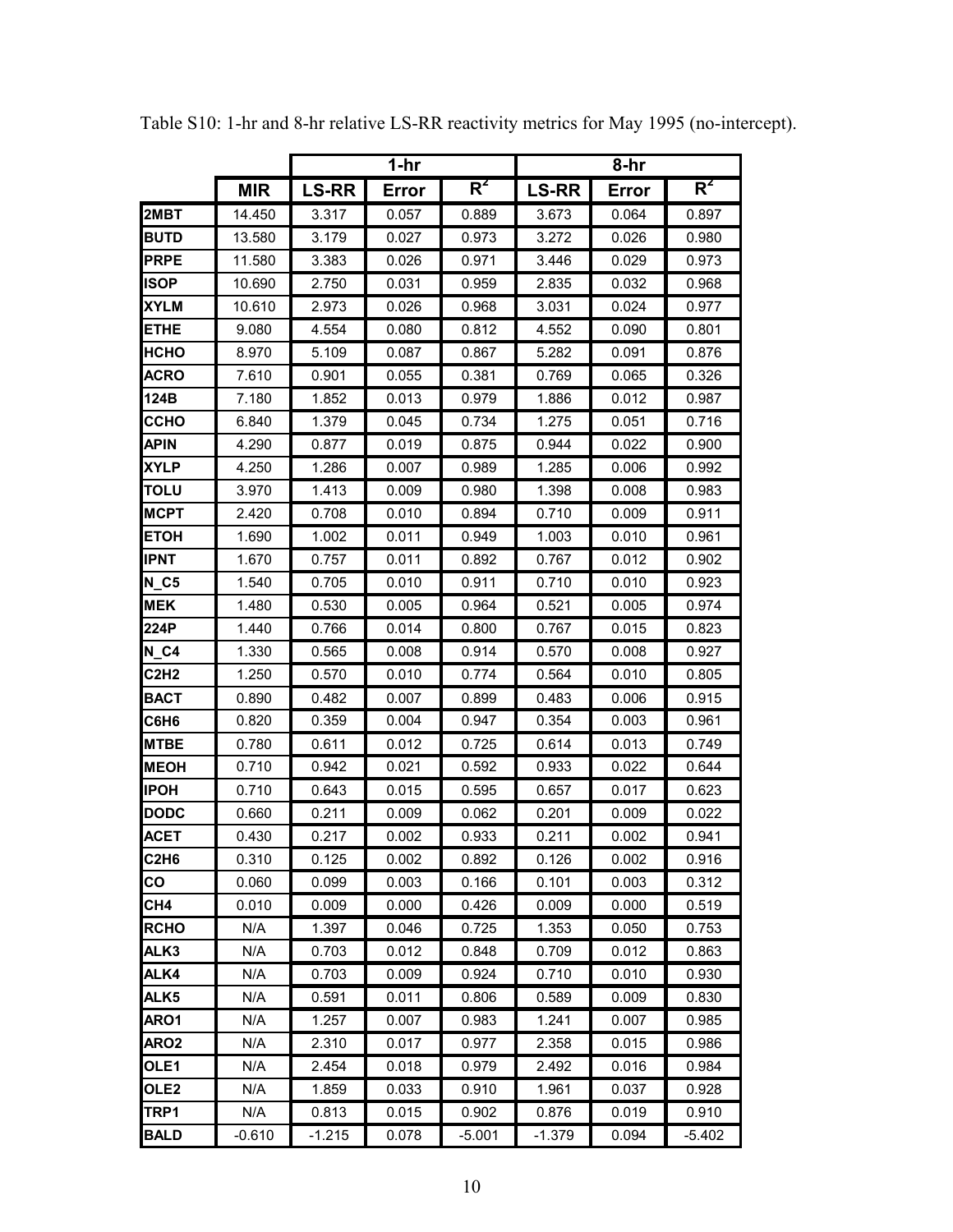|                  |            |              | $1-hr$ |                  | 8-hr         |       |          |  |
|------------------|------------|--------------|--------|------------------|--------------|-------|----------|--|
|                  | <b>MIR</b> | <b>LS-RR</b> | Error  | $\overline{R^2}$ | <b>LS-RR</b> | Error | $R^2$    |  |
| 2MBT             | 14.450     | 2.636        | 0.183  | 0.590            | 2.946        | 0.185 | 0.564    |  |
| <b>BUTD</b>      | 13.580     | 3.488        | 0.105  | 0.809            | 3.769        | 0.120 | 0.814    |  |
| <b>PRPE</b>      | 11.580     | 3.771        | 0.138  | 0.719            | 4.068        | 0.161 | 0.678    |  |
| ISOP             | 10.690     | 2.593        | 0.083  | 0.854            | 2.800        | 0.087 | 0.890    |  |
| <b>XYLM</b>      | 10.610     | 2.485        | 0.065  | 0.896            | 2.664        | 0.066 | 0.926    |  |
| <b>ETHE</b>      | 9.080      | 4.986        | 0.284  | 0.414            | 5.275        | 0.293 | 0.221    |  |
| HCHO             | 8.970      | 3.899        | 0.184  | 0.661            | 4.454        | 0.217 | 0.621    |  |
| <b>ACRO</b>      | 7.610      | 1.204        | 0.139  | 0.462            | 1.086        | 0.173 | 0.381    |  |
| 124B             | 7.180      | 1.675        | 0.041  | 0.918            | 1.775        | 0.040 | 0.944    |  |
| ССНО             | 6.840      | 1.874        | 0.131  | 0.562            | 1.869        | 0.161 | 0.491    |  |
| <b>APIN</b>      | 4.290      | 0.649        | 0.043  | 0.697            | 0.715        | 0.046 | 0.751    |  |
| <b>XYLP</b>      | 4.250      | 1.218        | 0.032  | 0.924            | 1.225        | 0.035 | 0.927    |  |
| <b>TOLU</b>      | 3.970      | 1.163        | 0.034  | 0.916            | 1.130        | 0.040 | 0.902    |  |
| <b>MCPT</b>      | 2.420      | 1.147        | 0.037  | 0.791            | 1.176        | 0.044 | 0.745    |  |
| <b>ETOH</b>      | 1.690      | 1.499        | 0.071  | 0.387            | 1.564        | 0.084 | 0.321    |  |
| <b>IPNT</b>      | 1.670      | 1.226        | 0.061  | 0.284            | 1.289        | 0.074 | 0.026    |  |
| $N_{C5}$         | 1.540      | 1.157        | 0.052  | 0.503            | 1.208        | 0.063 | 0.324    |  |
| <b>MEK</b>       | 1.480      | 0.697        | 0.032  | 0.610            | 0.716        | 0.038 | 0.559    |  |
| 224P             | 1.440      | 1.053        | 0.049  | 0.449            | 1.092        | 0.058 | 0.243    |  |
| $N_G4$           | 1.330      | 0.956        | 0.047  | 0.307            | 1.000        | 0.058 | 0.092    |  |
| C2H <sub>2</sub> | 1.250      | 0.559        | 0.022  | 0.610            | 0.577        | 0.027 | 0.412    |  |
| <b>BACT</b>      | 0.890      | 0.821        | 0.034  | 0.569            | 0.855        | 0.042 | 0.439    |  |
| C6H6             | 0.820      | 0.411        | 0.010  | 0.915            | 0.405        | 0.010 | 0.921    |  |
| <b>MTBE</b>      | 0.780      | 0.873        | 0.048  | 0.204            | 0.924        | 0.057 | $-0.117$ |  |
| <b>MEOH</b>      | 0.710      | 1.094        | 0.059  | 0.144            | 1.145        | 0.070 | $-0.158$ |  |
| <b>IPOH</b>      | 0.710      | 0.885        | 0.055  | 0.010            | 0.957        | 0.064 | $-0.272$ |  |
| <b>DODC</b>      | 0.660      | 0.317        | 0.019  | 0.776            | 0.302        | 0.023 | 0.760    |  |
| <b>ACET</b>      | 0.430      | 0.233        | 0.010  | 0.556            | 0.239        | 0.012 | 0.491    |  |
| C2H6             | 0.310      | 0.236        | 0.014  | $-0.090$         | 0.249        | 0.017 | $-0.222$ |  |
| CO               | 0.060      | 0.147        | 0.010  | $-0.276$         | 0.159        | 0.012 | $-0.500$ |  |
| CH4              | 0.010      | 0.013        | 0.001  | $-0.449$         | 0.014        | 0.001 | $-0.817$ |  |
| <b>RCHO</b>      | N/A        | 1.935        | 0.115  | 0.587            | 2.022        | 0.143 | 0.496    |  |
| ALK3             | N/A        | 1.097        | 0.058  | 0.198            | 1.153        | 0.070 | $-0.029$ |  |
| ALK4             | N/A        | 1.130        | 0.053  | 0.459            | 1.186        | 0.063 | 0.299    |  |
| ALK5             | N/A        | 0.911        | 0.025  | 0.893            | 0.929        | 0.027 | 0.891    |  |
| ARO1             | N/A        | 1.114        | 0.028  | 0.935            | 1.091        | 0.030 | 0.935    |  |
| ARO <sub>2</sub> | N/A        | 1.987        | 0.046  | 0.921            | 2.123        | 0.050 | 0.934    |  |
| OLE1             | N/A        | 2.888        | 0.093  | 0.802            | 3.124        | 0.107 | 0.779    |  |
| OLE <sub>2</sub> | N/A        | 1.580        | 0.079  | 0.768            | 1.713        | 0.077 | 0.824    |  |
| TRP1             | N/A        | 0.650        | 0.037  | 0.741            | 0.713        | 0.041 | 0.796    |  |
| <b>BALD</b>      | $-0.610$   | $-3.378$     | 0.447  | $-6.683$         | $-4.145$     | 0.553 | $-6.044$ |  |

Table S11: 1-hr and 8-hr relative LS-RR reactivity metrics for July 2010 (no-intercept).